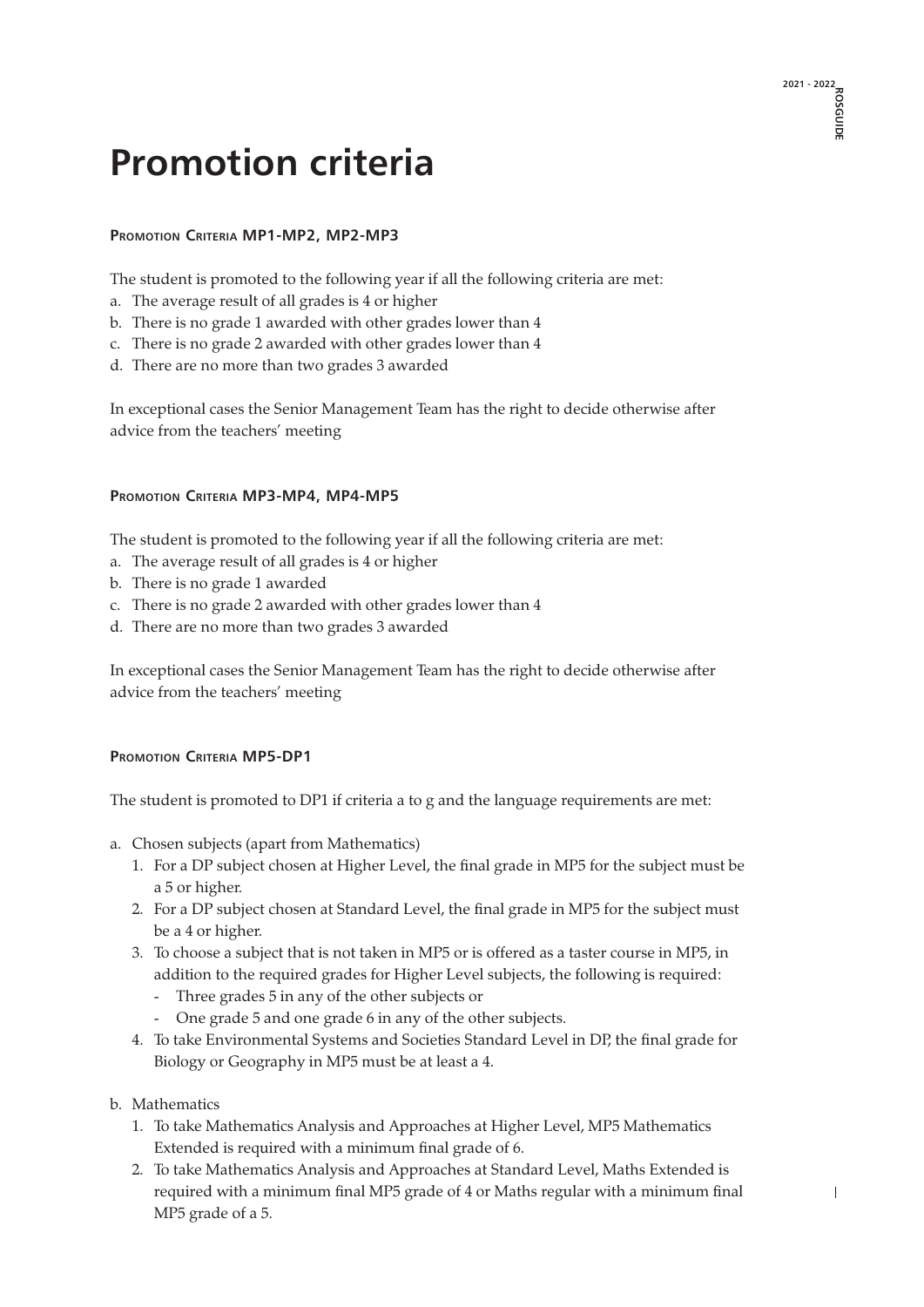- c. With regards to requirements a and b, it is permitted to score one point short overall.
- d. The overall average, including subjects not chosen in DP, must be at least a 4.
- e. It is not permitted to have more grades below 4 than:
	- 1. Three grades 3 or
	- 2. One grade 2 and one grade 3
- f. Both the Personal Project requirements and the Service as Action requirements have been met.
- g. In exceptional cases the Senior Management Team has the right to decide otherwise after advice from the teachers' meeting.

Please note: Language requirements: To be able to take a Language A in the DP, it is required to have taken that language as Language and Literature in MP5.

To be able to take a Language B in the DP, for languages other than English:

- For DP Language B Higher Level, the requirement is Language Acquisition Phase 4 at the end of MP5.
- For DP language B Standard Level, the requirement is Language Acquisition Phase 3 or 4 at the end of MP5.

## **Promotion criteria DP1 – DP2**

The student is promoted into DP2 if, for the subjects chosen for the award of the IB diploma, all of the following criteria have been met:

- 1) the average result is 4 or more
- 2) there is no grade 1 awarded in a subject
- 3) there is no grade 2 awarded in a Higher Level subject,
- 4) there is no more than one grade 2 awarded in a Standard Level subject
- 5) there is no grade 3 awarded in a Higher Level subject that is not compensated by a grade 5 or more awarded in another Higher Level subject
- 6) there are either no more than three grades of 3 awarded or no more than one grade 3 if a grade 2 is also awarded

In exceptional cases the Senior Management Team has the right to decide otherwise after advice from the Teacher's meeting

#### **Award of the IB diploma**

All assessment components for each of the six subjects and the additional Diploma requirements must be completed in order to qualify for the award of the IB Diploma, except in special cases.

The IB Diploma will be awarded to a candidate provided all the following requirements have **2** been met.